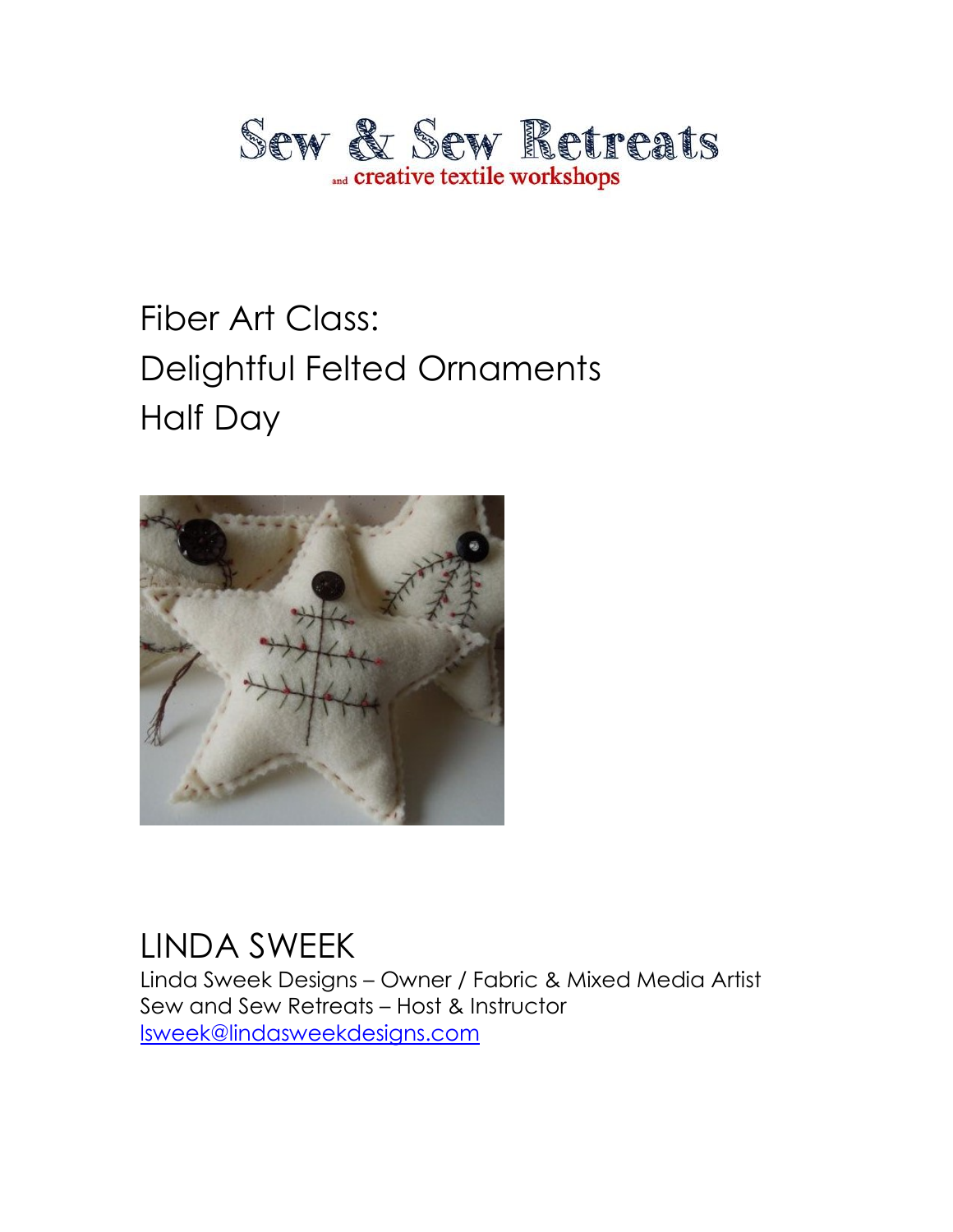## Introduction

Make your own ornaments this year in this workshop guaranteed to get you in the Christmas spirt. We'll create delightful felt ornaments with lovely embroidery patterns. Use as gifts or home decorations.

The intent of this class is to teach participants how to embroider and finish off felt to make ornaments.

### Summary of Class

Create delightful embroidered felt ornaments just in time for Christmas. Felt ornaments make great gifts and add a personal touch to any tree.

Will make at least three and as many as six ornaments, depending on participant's skill level. With a little sketching or tracing, embellishing, embroidery and stitching, everyone will have fun making these charming ornaments.

### Class Outline

- **Introduction**
- **Review ornament pattern handout**
- **EXECT** Learn variation of embroidery stitches and embellish felt
- Cut into ornament shapes
- Stuff and finish off with blanket stitch or running stitch
- **Final questions and discussion**

### Class Goals

- 1) To work with felt, embroider and embellish, and receive multiple ornament patterns
- 2) To have fun as we prepare for the Christmas season

#### Class Size & Space

- 1) A class size of 25 participants is manageable.
- 2) Some embroidery background might be helpful.
- 3) An area with a flat working surface of 24"x24" for each class participant is best.

#### Time

4 Hours (Half-Day Workshop) – Allows time for introduction, teaching embroidery stitches, embellishing fabric, any clean-up and final questions and discussion.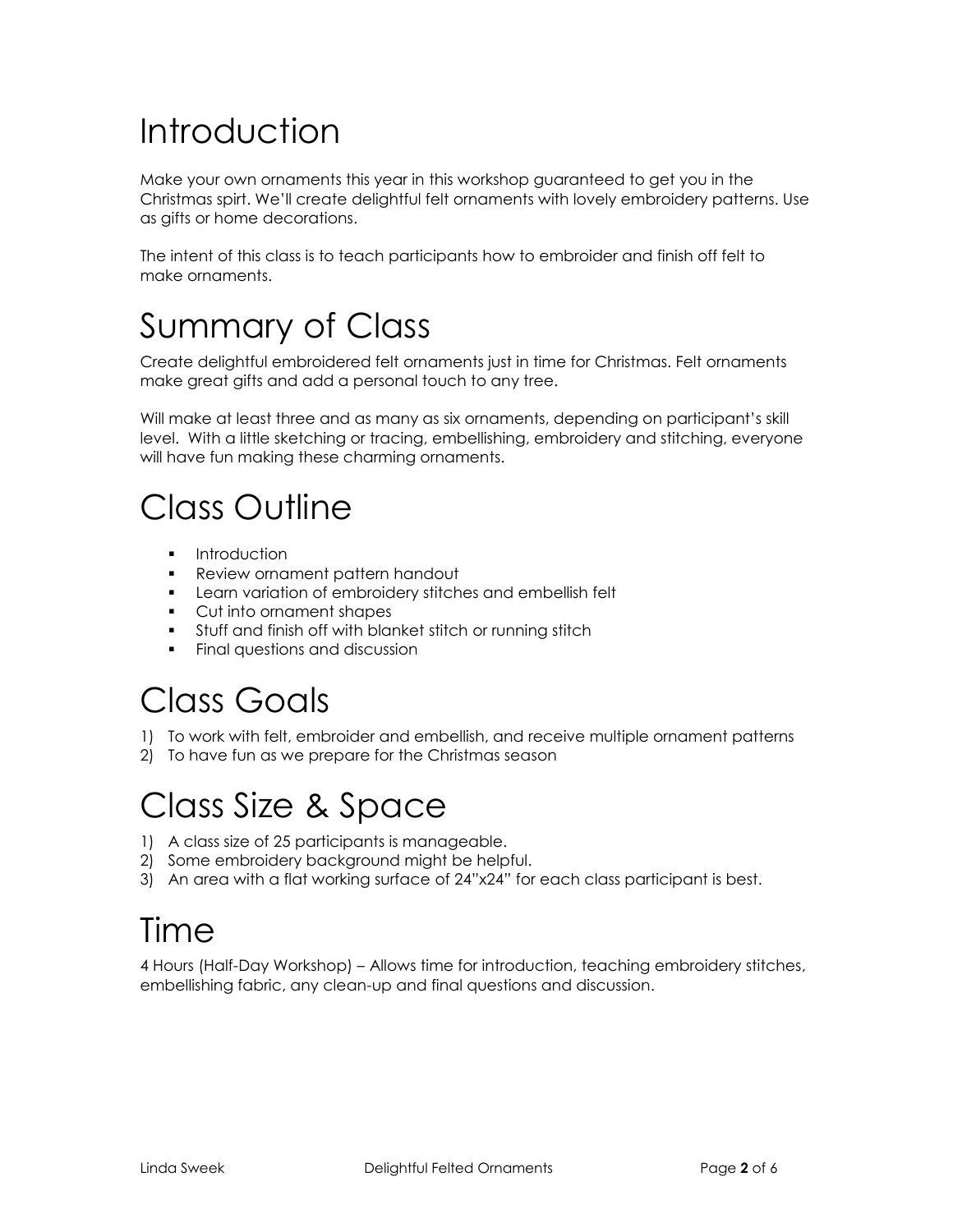## Costs for Kits

Total kit cost per participant is **\$25.00.** Kit will include:

- **5 Squares of Felt**
- **4 Skeins of Embroidery Floss**
- **Pearls, Beads, Sequins**
- **Buttons**
- **1** Miniature Hanger
- **1** Packet of Embroidery Needles (Comes with 6 in packet)
- **•** Printed Embroidery Stitch Instructions
- **•** Patterns for 5 Ornaments with Finishing Instructions

### Materials Students Need to Supply

- **Small scissors**
- Needle threader wire
- **-** Thimble optional

### Teaching Fee

I'm happy to offer Full Day or Half-day Workshops for Guilds, Symposiums, Retreats, etc.

- **S275 per day for full-day workshops**
- **5130 per day for half-day workshops**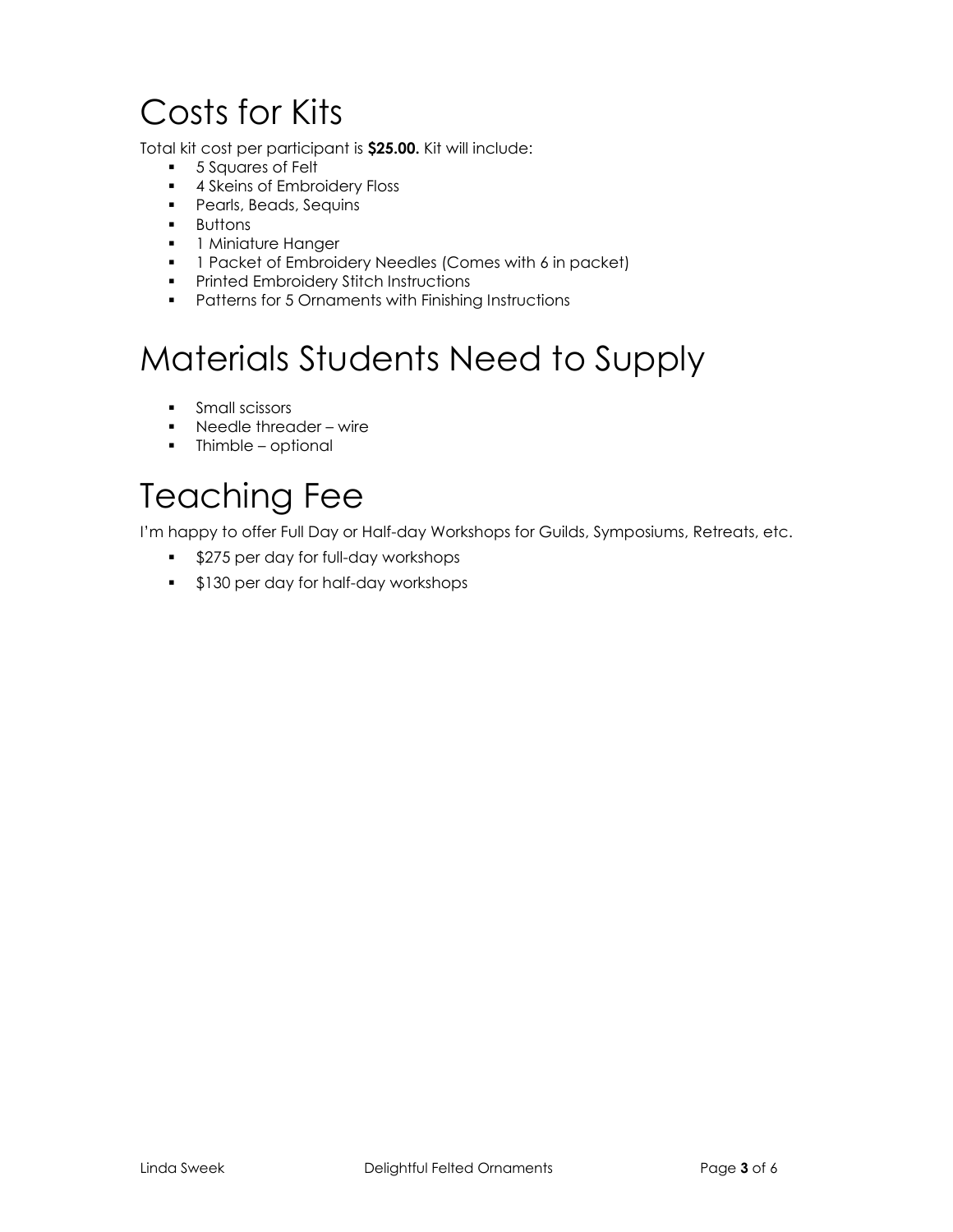## Felted Ornament Photo Examples

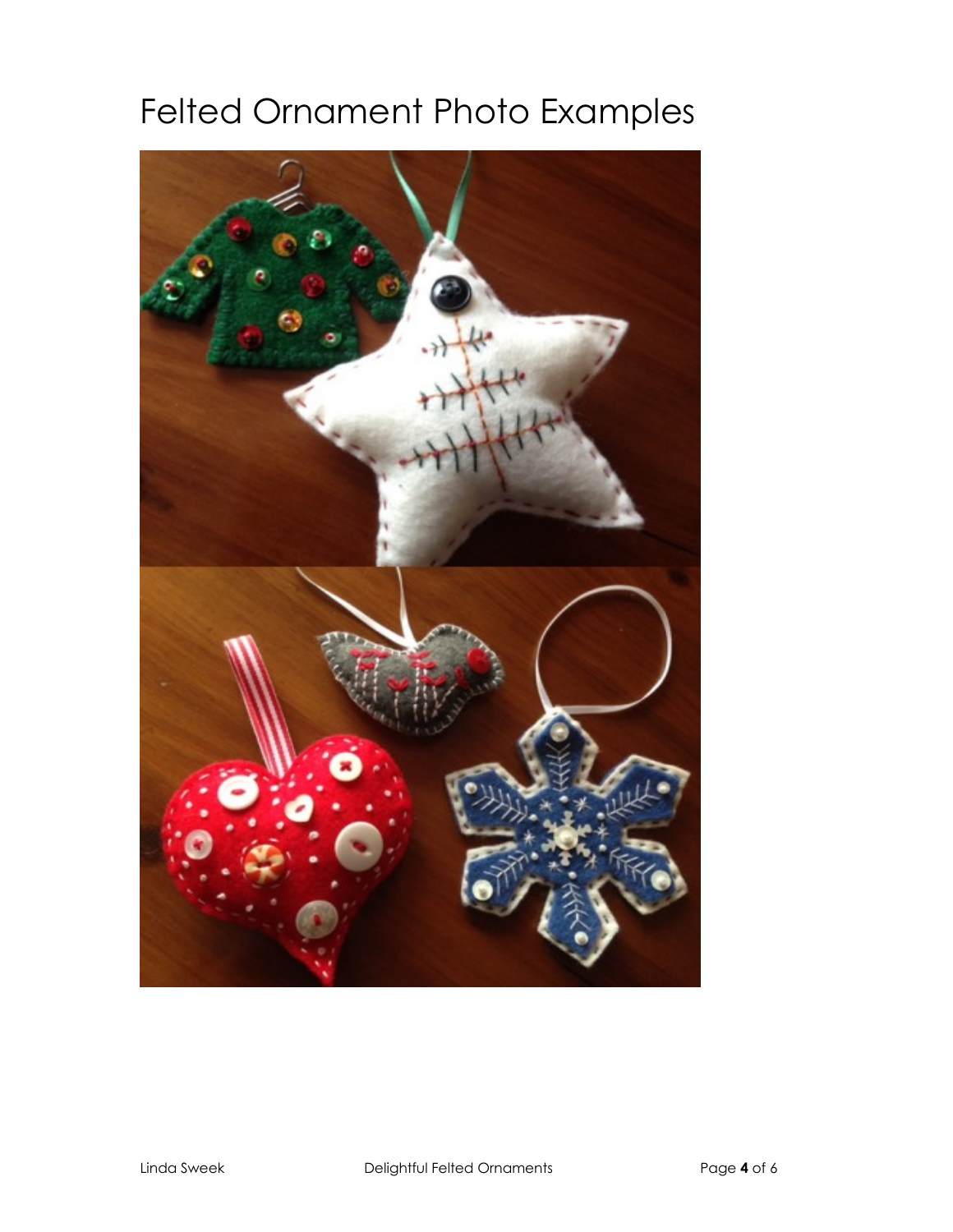## Endorsements

#### **Roxanne Terranova**

#### **Executive Assistant – South Milwaukee School District**

"I have had the opportunity to take lessons from Linda Sweek recently in fabric baskets and embroidery. Her instructions are clear, easy to understand, and complete. Within 15 minutes I was making my fabric bowl! She was extremely patient teaching me how to embroider, providing not only written instructions, but hands on instruction, watching my technique and providing immediate feedback so I was able to achieve beautiful results.

I have purchased several pieces from Linda Sweek Designs. Each is a one-of-akind art treasure. From the pillows, to purses, to wall art, everything has been crafted as if a part of Linda was going with them. The craftsmanship is stellar and the designs are truly spectacular. When I am looking for the perfect gift or a special treat for myself, I shop at Linda Sweek Designs!"

#### **Debbie Lemke**

#### **Enterprise Solutions Collaboration & Learning Manager – Northwestern Mutual**

"Linda's art always has that little bit of extra – usually a bit of whimsy – that catches me/you by surprise. Sometimes it's in an extra attachment (a charm or ribbon or button) and sometimes it's an artfully-placed stitching detail that captures your attention and makes you want to emulate it in your own designs. I'd love to take a class from her to tap into that creative eye, to gain an understanding of how to look at something ordinary – a tea towel, a scrap of fabric, a pile of bric-a-brac – and learn how to turn it into something captivating and extraordinary."

#### **Lynne Stern**

#### **Marketing Communications Manager – Bradley Corporation**

"Linda is a talented, insightful individual with many strengths … she has a warm, out-going personality and she is an excellent relationship-builder. Linda always maintains a professional attitude and inspires others to succeed. Working with her was a very positive experience."